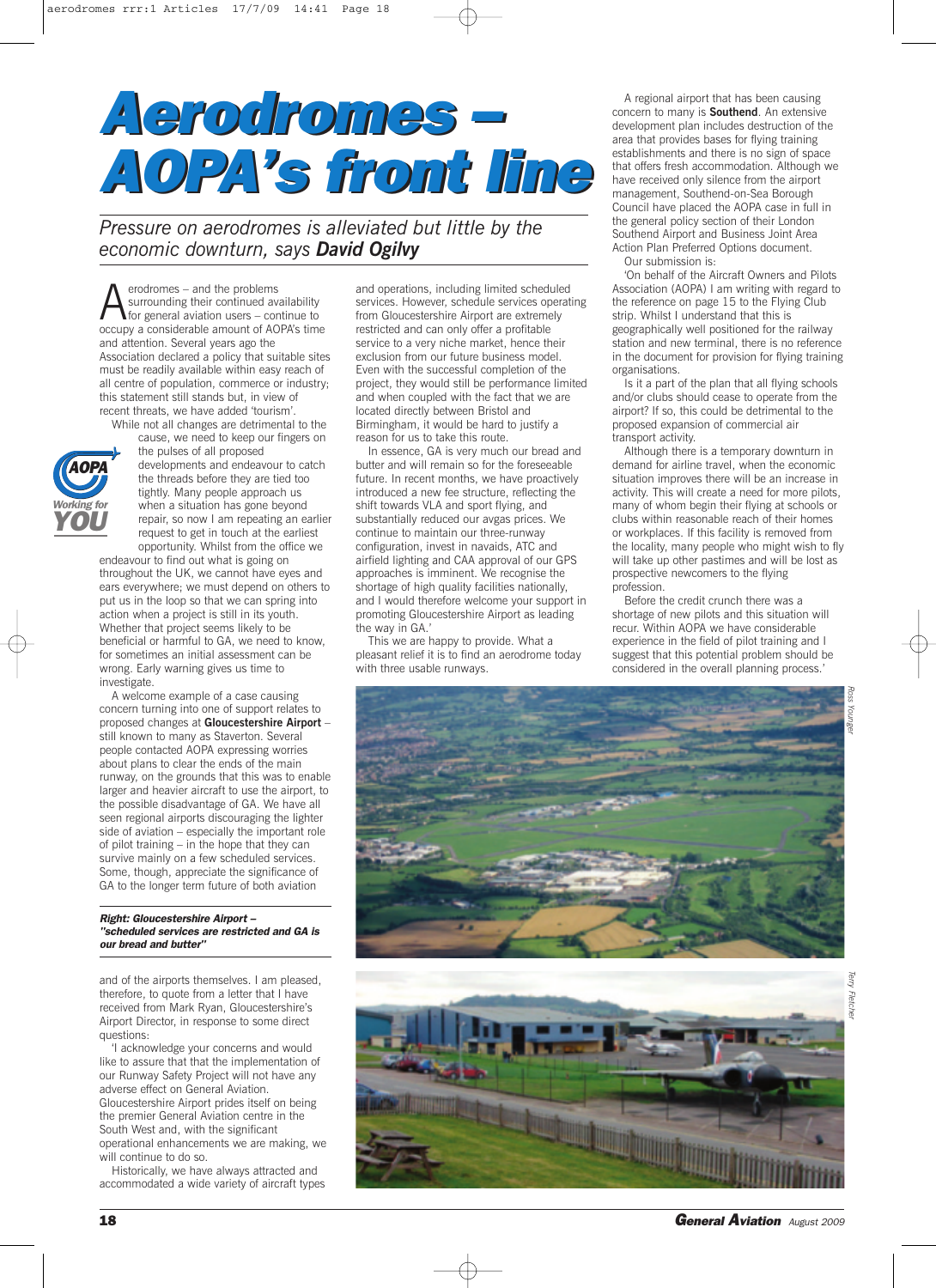

Largely because of lack of finance, there has been a slight reduction in the number of planning applications for wind farms. In one case, though, AOPA has been involved in the interests of safety relating to aircraft flying to **Rush Green**, near Hitchin. Although the proposed position was some distance from the airstrip, both sites are under airspace controlled by Luton Airport and there are height limitations for flights in the vicinity. There were many objections on other grounds from local organisations, but AOPA put the aviation case and the application was turned down by North Herts District Council. Sensibly, the landowner is taking advice before deciding whether to lodge an appeal, but to quote from a report in the local paper he has stated - 'We seem to be on a hiding to nothing'. Time will tell.

Despite the economic situation, one extensive wind farm project is under way. A very large offshore complex is destined to cover a substantial chunk of the Bristol Channel. AOPA has been contacted by agents for the developers, sensibly asking whether we are likely to object 'in principle'. We have been unable (yet) to see the detailed positions of the proposed turbines, so we are unable to go firm on a view. If there is no obstruction that would affect the safety of GA we have no cause to complain, but we have made clear that we reserve the right to express our concerns if we find that flying operations are likely to be adversely affected. Precise details of locations may be available soon after this magazine is published, so if any member finds that the planned scheme would impose a handicap on his or her operations, please make early contact with me, providing enough information on which we can put forward a case.

**Eaglescott** in North Devon is one of several small aerodromes troubled by the CAA's increases in charges for aerodrome licences. Although in the special category – valid for flying training only – the fee has risen from £600 in 2007 to £1,220 last year to a current figure of £2,025. Not surprisingly this has created considerable unrest and may cause closure of some places. AOPA has taken up the case with the Head of Aerodrome Standards at the CAA who has passed it to the Finance Department for consideration. We await a result. Whilst these figures may appear to be small when considered in relation to the overall costs of running an aerodrome, if unchecked, they could lead to further sharp increases that the industry cannot absorb. In Eaglescott's case, flying training for the PPL takes place on only two days a week and the operator has only five students, which means a cost of more than £400 for each trainee! We are fully aware, of course, that eventually

training may be allowed from unlicensed aerodromes but that provides no comfort for those facing problems today.

**Sandown** on the Isle of Wight has been the subject of previous concerns. It has suffered numerous hiccups in its recent past and its purchase by a property developer has not added confidence for anyone pursuing the aviation case.

Although not directly related to the change of ownership but, due to the encroachment of trees and buildings into the flight paths, the single grass runway is reduced from 799 to 350 metres on 23 and has become unlicensed on the reciprocal heading 05. Permission for two houses was granted some time ago by the local planning authority without due consultation with the airport representatives. The new owner has declared that he has not yet decided what site development will take place but, due to the economic situation, he is taking no immediate action. AOPA approached the Isle of Wight Council to find out what changes they will or will not accept and we are pleased to record that 'leisure flying' remains on the list of activities planned for the Bay Key Regeneration Area. This does not provide as much detail as we would wish, but it does ensure some form of aviation activity. We will

*Right: Sandown's 23 runway has been reduced from 799 metres to 350 Below: on the reciprocal 05 heading the runway has become unlicensed*

## *Above: development plans for Southend include destruction of FTO accommodation*

### keep watching.

Airspace problems continue to haunt us. In particular, smaller airports seem to claim rights to extend their protected areas with little, if any evidence of need. Some of these proposals are based on central Government's requirement for airports to put forward their proposals for handling a projected increase in commercial air transport activity, so this artificial incentive gave some places ideas that otherwise they might not have considered. We are not sure whether this is the case with **Norwich** or whether this is based on the operators' own initiative, but there is some strong collective concern among users in the area, who make clear that proposals to increase controlled airspace fail to provide for the broader needs of GA. Although at first some users felt that the initial proposals put forward by the airport